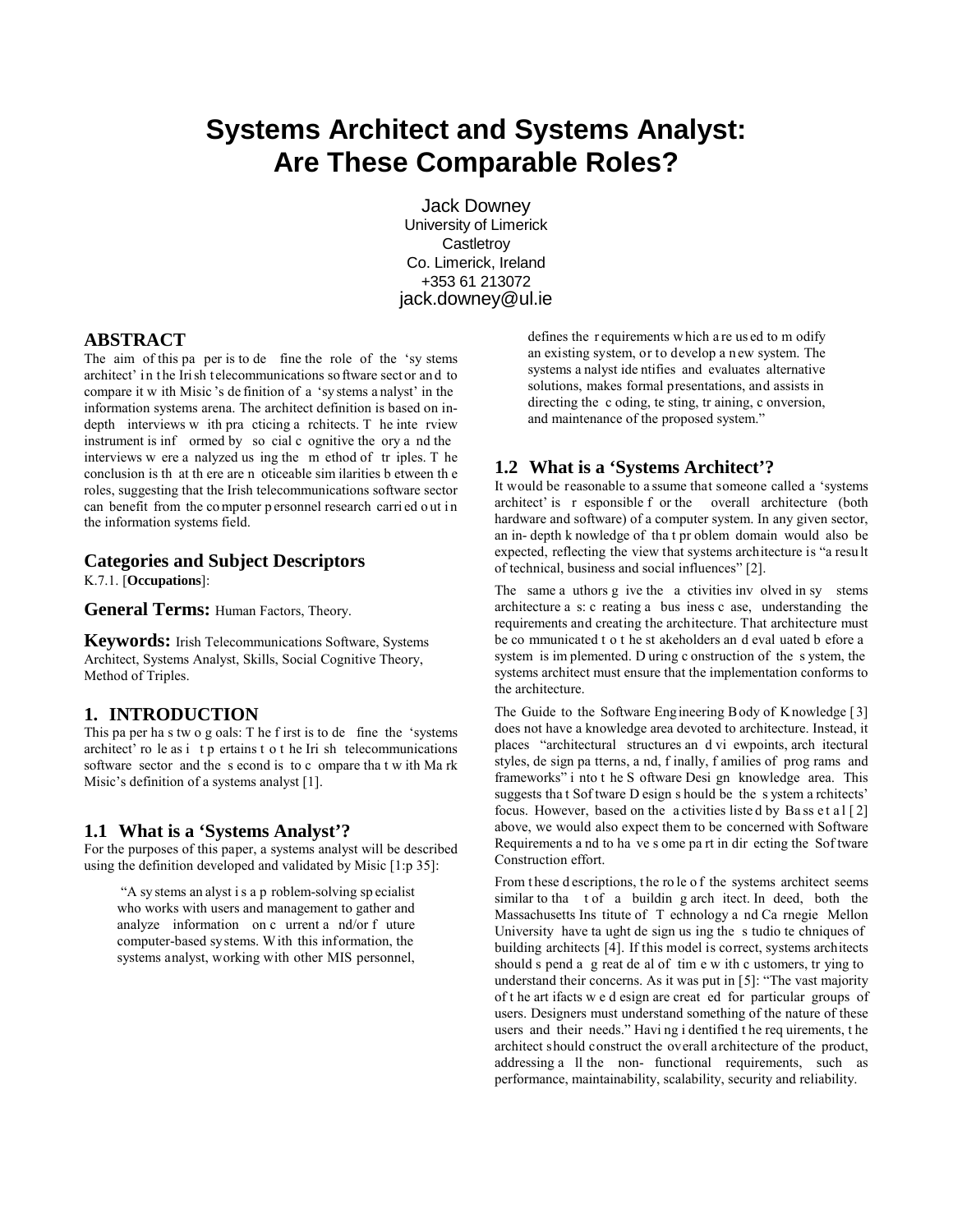Companies i n t he t elecommunications sector provide their programming staff with both m anagerial a nd te chnical c areer ladders. Se nior s oftware de velopers c an c hoose between advancing vi a a m anagement career (t he first step being a team leader role), or the more technical focus of the systems architect. Note that, in some North American companies, the titles: 'member of technical staff' or 'staff engineer' are u sed instead of systems architect.

The next s ection w ill pre sent the m ethods us ed to g ather a nd analyze i nformation p ertaining t o sy stems architects. This is followed by a definition of the systems architect role, based on the interview data. Once this role is defined, it is c ompared with the Misic definition of the systems analyst. The paper ends with the implications for research that this comparison suggests.

## **2. Methodology**

A total of thirty -one sof tware pra ctitioners f rom the Irish telecommunications dom ain ha ve be en inte rviewed a s pa rt of a larger field study. Five of the interviewees were systems architects and these interviews provide the basis for the analysis presented here.

## **2.1 The Interview Instrument**

The interview instrument draws on A lbert B andura's s ocial cognitive theory. This states that a person's behavior, personality and en vironment al l i nfluence each o ther reciprocally. He describes this dynamic as "triadic reciprocal determinism" [6]. We must e nsure tha t the interview ins trument e xplores the interviewees' pe rsonalities, be haviors a nd their work environment.

Each of the six f actors s hown in f igure 1 is de scribed in the following s ections. For a m ore de tailed de scription of the interview instrument, see Downey [7].



**Figure 1 Social Cognitive Framework [7]** 

## *2.1.1 Environmental Factors – Work Itself*

It is im portant tha t the inte rview de termines w hat the pe rson actually does. This is shown in figure 1 as the 'Work Itself'. To elicit this inf ormation, the in terviewee is a sked the g eneral question: What do you do? To structure the answer, a checklist is

used that itemizes the main pha ses of the software de velopment lifecycle. This draws on v arious IEEE s tandards a nd recommendations, specifically those f or p urchasing [ 8], documentation  $\lceil 9 \rceil$ , pr oject m anagement  $\lceil 10 \rceil$  a nd the Software Engineering Body of Knowledge [3].

## *2.1.2 Environmental Factors – Work Context*

There se ems to be g eneral a greement in the lite rature that work itself is the key motivator for people [11-14]. However, the work context pr ovides pote ntial f or de -motivation. Aspects like pay, conditions and supervision are w hat H erzberg c alls ' hygiene factors'. T hey d o n ot m otivate i n t hemselves, b ut cause grave dissatisfaction if they are not adequate.

Although not explicitly elicited, the description of the job reveals details of the work environment – the Work Context. In particular, the interviewer learns about the software development process and the interaction between different roles. To a certain extent, insight also can be gained into the interviewee's motivation.

## *2.1.3 Personal Factors – Skill Set*

The pr incipal pe rsonal f actor considered in this study is the person's skill set. This is the produc t of e ducation, tra ining a nd both work and life experience. Skill set information is obtained by asking: What skills do you use in your role? Drawing on the skills surveys carried out in the information technology sector [15-19], a checklist of sk ills w as pre pared c overing the a reas of technical, business and interpersonal skills.

# *2.1.4 Personal Factors – Attitude*

Attitude is the othe r pe rsonal attribute c onsidered. T his is a difficult area to q uery ex plicitly b ecause, as Ho gg an d Vaughan [20] e xplain: " you c annot s ee, touc h or physically examine an attitude; it is a hy pothetical c onstruct". How ever, tw o points raised by Allport [21] offer an approach:

- "An attitude always has an object of reference. One has an a ttitude *toward* pa rsnips, c ommunism, or a rtic exploration."
- "Attitudes a re usua lly pro or con, f avourable or unfavourable, w ell dispose d or ill dispose d; the y lead one to approach or withdraw from their object."

Therefore it m ay be possible to learn of a pe rson's a ttitude by examining their behaviors.

# *2.1.5 Behavioral Factors – Willingness to Learn*

Since we are interested in skill sets, we look at learning behaviors – the interviewees' Willingness to Learn. This factor is a ssessed by t he b iographical p art o f t he instrument where they are asked: How did you acquire these skills? They are invited to ta lk about their early career motivation (from their school days), their formal third-level education and their e xperiences of m entoring. T he interview a lso e xamines the ir lif elong le arning a ttitudes by probing their views on professional training courses, night classes and trade literature.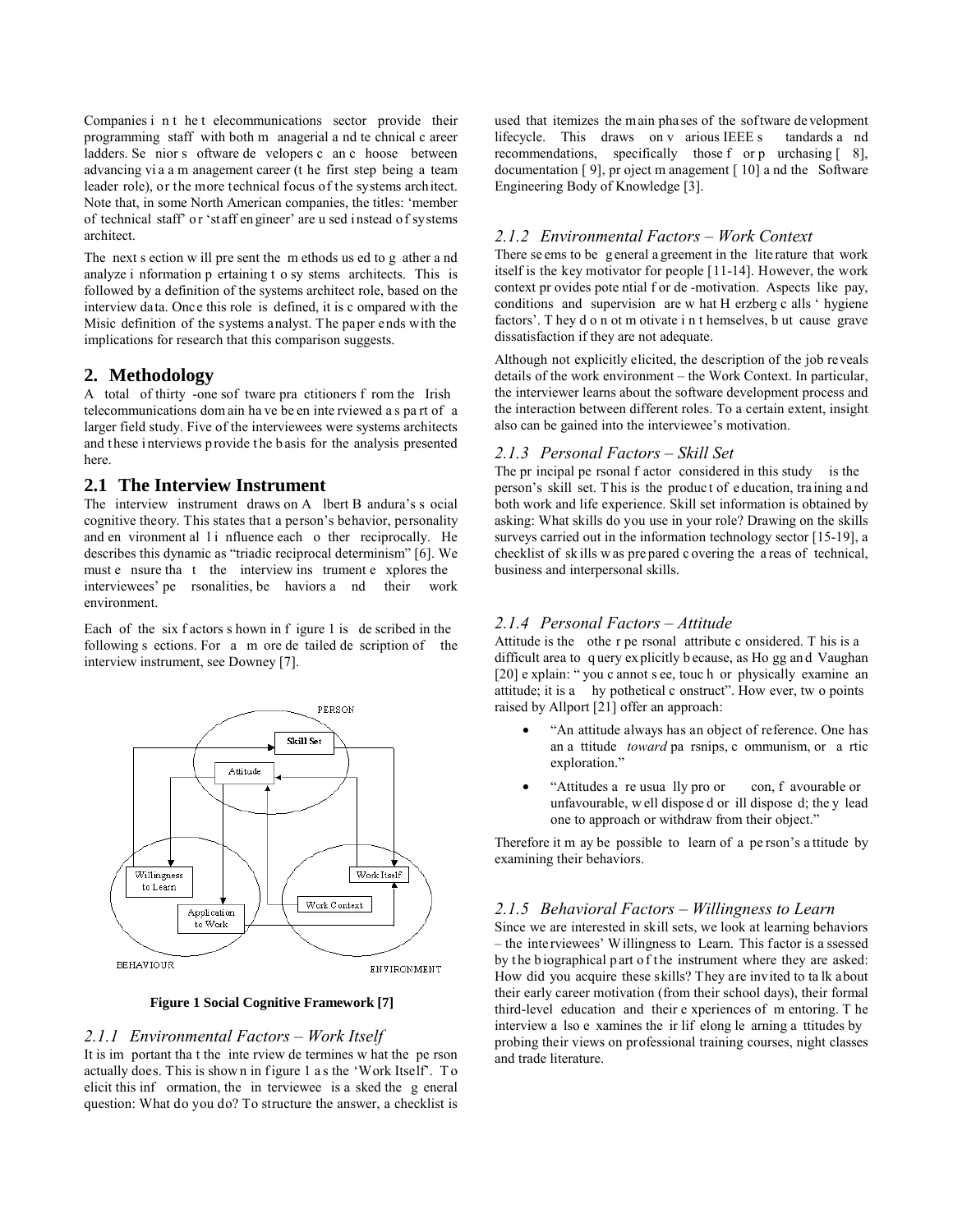#### *2.1.6 Behavioral Factors – Application to Work*

The other be havioral a ttribute – A pplication to Work – is not explicitly canvassed. However, it can be deduced from the level of enthusiasm observed during the interview, particularly in the job description s ection. I ndeed, a pr oblem in s everal inte rviews was the need to interrupt people who were prepared to talk indefinitely about their work!

## **2.2 Analyzing the Data**

Miles and Huberman [22] describe the first stage of qualitative analysis as 'd ata red uction', w here t he l arge volume of data is simplified and focused. Thus each interview was studied in detail and analyzed sentence by sentence. Short, descriptive terms called codes w ere c reated a nd re lated se ctions of the inte rviews w ere filed under these codes. This basic level of analysis is called 'open coding' [23]. The interview data were entered into the QSR Nvivo software package. T his kep t t rack o f t he assi gned co des an d allowed a ll inte rview da ta a ssociated w ith a g iven c ode to be viewed.

As all thirty-one inte rviews w ere a nalyzed, ne w c odes w ere created as new topics were encountered. Eventually saturation was reached an d n o f urther co des w ere n eeded. In total, sixty-four codes were r equired. For this s tudy, the inte rviews w ith sy stem architects w ere ext racted f rom t hose o f t he p roduct m anagers, project m anagers, pr ogrammers, te sters, te chnical w riters and customer s upport pe rsonnel. T hen each co de w as st udied acro ss the five relevant interviews. All five architects agreed in only six of the sixty-four codes as follows:

- 1. [Degree] All have bachelor's degrees in engineering.
- 2. [Budgeting] None of them manages a budget.
- 3. [Interviewing] All have interviewing experience, which can be attributed to the ir ha ving ha d s ome ty pe of leadership experience.
- 4. [Presentation Skills] All have to g ive presentations and have received training in this.
- 5. [Requirements Review] A ll r eview the pr eliminary, or marketing, requirements documents f rom the pr oduct management / marketing function.
- 6. [Courses] A ll ha ve r eservations a bout the benefits of short professional training courses.

In contrast, the interviewees who are involved in de sign employ different de sign methodologies. These a rchitects us e the Unified Modeling Language (UML), obje ct-oriented de sign, s tructured design and prototyping tools.

From these codes, we get a very 1 imited p icture of the systems architect. They are all exp erienced p eople, w hose careers are based on an engineering foundation. T hey a ll ta ke pa rt in the requirements definition phase. Since they do not manage budgets, it is unlikely that they carry out a formal management function.

In order to build up a better picture of what a systems architect is, a further level of coding was needed. It was decided to examine the r emaining c odes us ing the m ethod of tr iples. This works by analyzing a set o f el ements (f or i nstance, co ntributions b y t he

interviewees f iled unde r the s ame c ode), thr ee a t a time, and identifying the odd one out. Having identified the odd one out, we need to know, not only why this is unique, but why the others are similar. This form of a nalysis is also used in the rep ertory grid technique [24].

Each of the sixty-four open c odes w as e xamined, ta king the contributions of thr ee inte rviewees a t a tim e. B ased on the ir thoughts, thirty-five factors were identified: thirteen relating to the person's personal background and learning behaviors; twenty-two relating to the company, group or project situation.

These findings are presented in the next section.

#### **3. Defining the System Architect Role**

The ta bles pre sented in this se ction illustrate the findings of the method of tr iples. Ea ch c ontains f our c olumns. T he f irst is a reference number; the second is the ope n c ode; w hile the remaining c olumns c ontain the contrasting views tha t the interviewed systems architects expressed under that code. In some cases, a sing le jux taposition is pr esented; w hile in othe rs, one situation is contrasted with a number of opposing viewpoints.

# **3.1 Personal Background and Learning Behaviors**

Table 1 lists the factors tha t re late to the inte rviewees' pe rsonal background and their le arning be haviors. W e c an s ee tha t the interviewees were good at school, favoring mathematical subjects. Two now hold m aster's degrees; with one having completed the coursework, but not the project. Three have studied for degrees at night. An engineering background is c ited in s ome c ases a s the basis for problem-solving skills.

Those inte rviewees w ho e njoyed g ood mentoring experiences, such as grad uate recru itment p rograms, en dorse t he p ractice. However, the one person who had a poor experience signals the need for carefully selected mentors.

> "The m entor I w as a ssigned … w as a troubled individual. I us ed g o into the la b. I would be sitting down w hile he w as te sting stuf  $f - he$ didn't want me there at all. I was terrified!"

Although s ome inte rviewees no long er k eep up w ith the trade journals, they remain in tune with industry developments – citing the Internet as a b etter source of information. Interestingly, those who feel comfortable with technical writing duties were the ones who received writing training in college.

Their work seems to be the main f acet o f t heir l ives. A lthough most play some sort of inf ormal te am s ports, only one ha s a significant outside interest.

For most of the interviewees, team leading is a role they do not want to take on  $- c$  iting a pre ference f or te chnical w ork and a reluctance to g et inv olved in pe rsonnel is sues. The others either have taken technical leads or project management roles; they also were the only ones interested in personal development courses.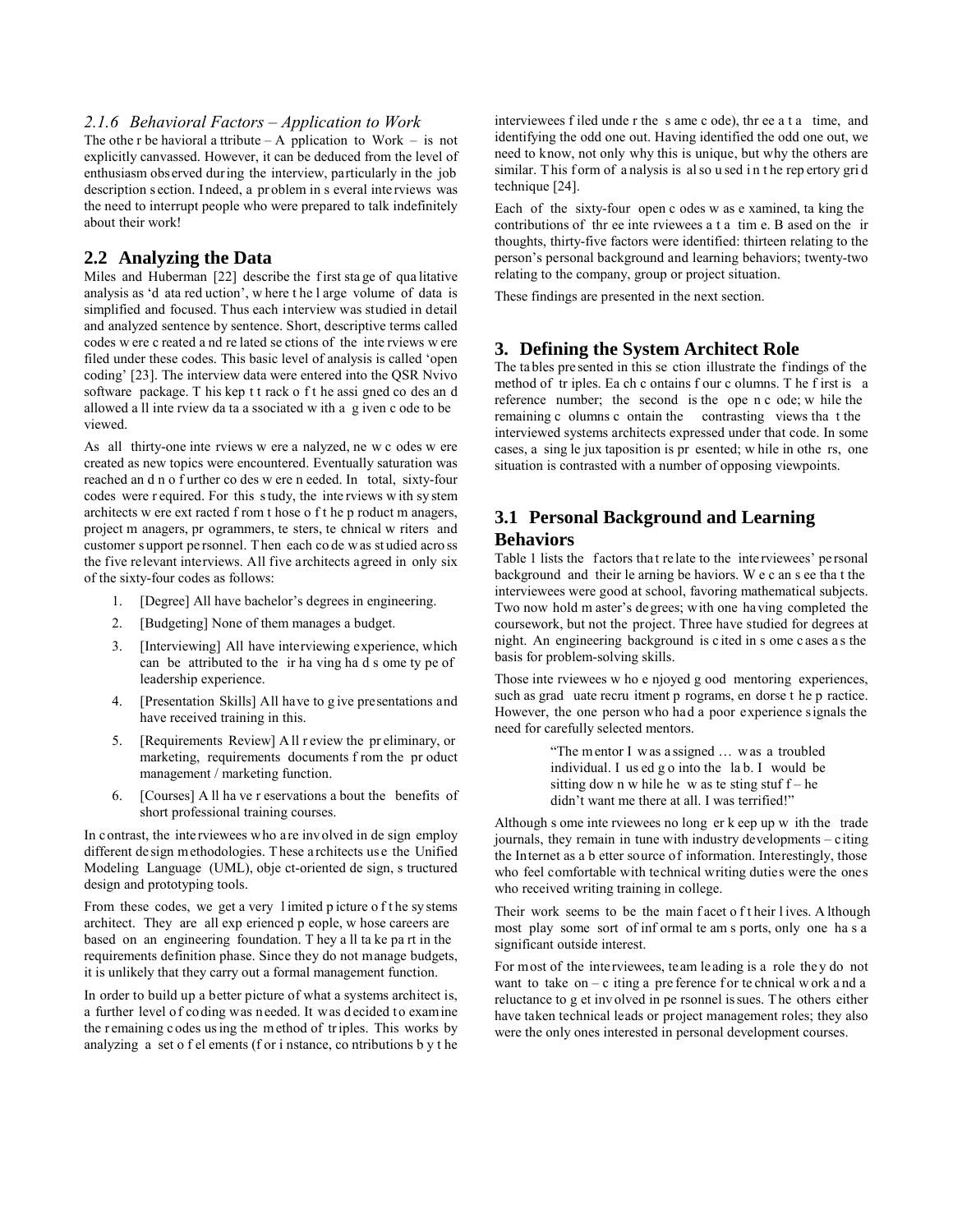|                 | <b>Open Code</b>         | <b>One Position</b>                                        | <b>Contrasting Position(s)</b>                 |
|-----------------|--------------------------|------------------------------------------------------------|------------------------------------------------|
| $\mathbf{1}$    | Career Motivation        | Good at math and science                                   | Inspired by school visit from real engineer    |
|                 |                          |                                                            | Engineering had highest entry<br>requirements  |
| 2               | Books and Journals       | No longer keeps up with trade journals                     | Keeps up with trade journals                   |
| 3               | Degree                   | Completed Master's degree                                  | Completed course-work only                     |
|                 |                          |                                                            | Bachelor's degree                              |
| $\overline{4}$  |                          | Degree course(s) pursued full-time                         | Worked on Master's degree part-time            |
|                 |                          |                                                            | Enrolled in Open University                    |
|                 |                          |                                                            | Obtained a degree by night                     |
| 5               | Mentoring                | Was in a graduate recruitment program                      | Received training but no mentoring             |
|                 |                          |                                                            | Poor, or no, mentoring                         |
| 6               |                          | Good mentoring experiences                                 | Poor mentoring experience                      |
|                 |                          |                                                            | No mentoring                                   |
|                 |                          |                                                            | Poor, or no, mentoring                         |
| $7\phantom{.0}$ | Problem Analysis         | Cited engineering background for<br>problem solving skills | Explained problem solving methodology          |
|                 |                          |                                                            | Problem solving skills gained by<br>experience |
| 8               | <b>Team Sports</b>       | Informal team sports                                       | No team sports                                 |
| 9               | <b>Technical Writing</b> | Technical writing ability                                  | Writes slowly                                  |
| 10              |                          | No training in technical writing                           | Some training in college                       |
| 11              | Management               | Former team lead (opted for technical<br>role)             | Provides technical leadership                  |
|                 |                          |                                                            | Manages projects                               |
|                 |                          |                                                            | Takes on leadership roles                      |
| 12 P            | ersonal<br>Development   | Not interested in personal development                     | Pursues personal development courses           |
|                 | 13 Outside<br>Interests  | No significant outside interests                           | First aid work with Civil Defense              |

#### **Table 1. Personal and Behavioral Factors**

Based on the personal and behavioral factors in table 1 a picture emerges of a n inte lligent pe rson w ho is very dedicated to the profession. This is someone who enjoys technical work above all and is not interested in politics and people interaction. As pointed out in [25], the la tter a re not na tural sk ills f or pe ople w ith technical ba ckgrounds. O ne of the inte rviewees note s tha t management tasks take up time better spent with technical work:

> "Coordinating a nd pla nning is [ part of ] a project m anagement ro le. T hey are ro les, o r tasks, I tend to shy aw ay from, p artly b ecause they're hard to do right and also because, if you do that, you won't be a ble to do a ny architecting. Yo ur t echnical ro le i s very much

diluted onc e y ou g et c aught up in that whole area."

Having explored these factors, a profile of the type of person who would be attracted to the ro le o f so ftware arch itect em erges. However, they do not he lp us define the role. For this we need to investigate the situational factors – those relating to the company, group and project.

# **3.2 Situational Factors**

The re maining tw enty-two factors that re late to the a rchitects' roles are given in ta ble 2. T hey have been ordered to m atch the development l ife-cycle. F rom t hese w e can see that the systems architect is inv olved f rom the m oment the pr oduct management function comes up with requirements as follows: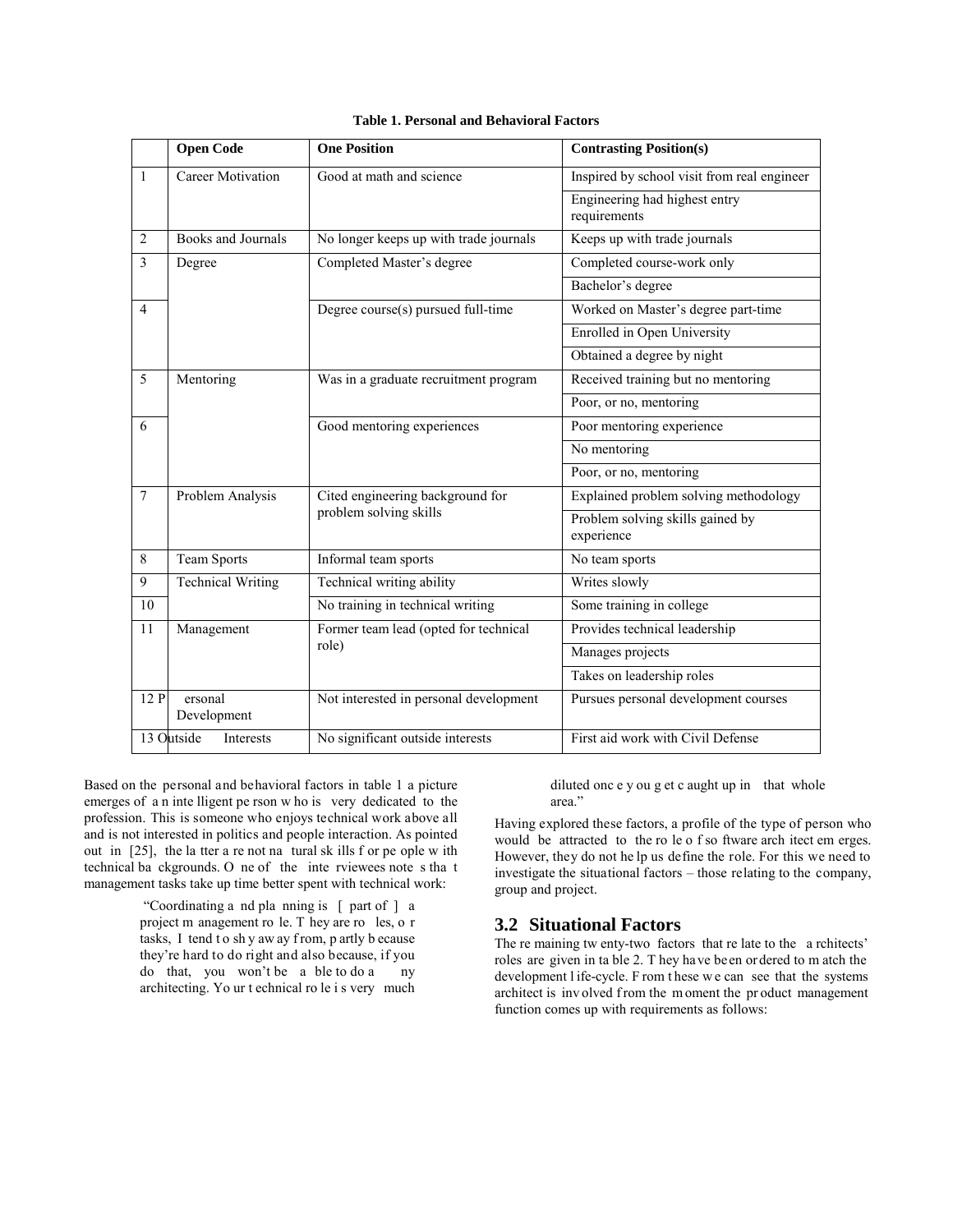|                | <b>Open Code</b>             | <b>One Position</b>                                           | <b>Contrasting Position(s)</b>                                  |
|----------------|------------------------------|---------------------------------------------------------------|-----------------------------------------------------------------|
| 1              | Customer Contact             | Deals with customers through product<br>management            | Direct customer meetings                                        |
|                | Product<br>Management        | Little involvement with product<br>management                 | Extensive involvement with product<br>management                |
|                | Coping with                  | Reduces ambiguity by seeking answers                          | Review process addresses ambiguity                              |
|                | Ambiguity                    | to questions                                                  | Whole role is defined as reducing ambiguity                     |
|                |                              |                                                               | Draws on experience and asks for advice                         |
| 2              | Feasibility                  | Determines feasibility                                        | Provides estimates for feasibility studies                      |
|                |                              |                                                               | Carried out by another group                                    |
|                |                              | Estimates based on work breakdown<br>structure and experience | Estimates supported by a methodology and<br>historical data     |
|                |                              | Develops prototypes                                           | No prototyping                                                  |
|                | <b>Costing Costing</b>       | in terms of time estimates only                               | Awareness of development costs versus unit<br>costs             |
| $\overline{3}$ | Motivation                   | Motivates by enthusiasm                                       | Not keen on directing or motivating                             |
|                | Risk Management              | Risks identified but not managed                              | Risks identified and mitigation plans put in<br>place           |
|                |                              |                                                               | Risks not identified                                            |
|                |                              |                                                               | Risks managed                                                   |
|                | Corporate Culture            | Problems with groups in other parts of<br>the company         | No such problems expressed                                      |
| 4 Func         | tional<br>Specification      | Writes functional specifications                              | Does not create functional specifications                       |
| 5 Sy           | stem<br>Architecture         | Hardware issues form part of the work                         | Purely software systems                                         |
| 6 C            | oding                        | Develops code                                                 | Reads code extensively                                          |
|                |                              | Codes in C                                                    | Codes in Java                                                   |
| 7T             | esting                       | Involved with testing                                         | No testing                                                      |
| 8              | <b>Customer Support</b>      | Provides customer assistance after                            | None besides bug-fixes                                          |
|                |                              | delivery                                                      | No involvement after delivery                                   |
| 9 P            | urchasing                    | Deals with suppliers                                          | No supplier interaction                                         |
|                |                              | Deals with suppliers (at a technical<br>level only)           | Deals with suppliers (at a commercial level)                    |
| $10\,$         | <b>Presentation Skills</b>   | No involvement with academia                                  | Extensive involvement                                           |
| 11             | Teamwork                     | Floating teams                                                | Part of fixed team                                              |
| 12 T           | raining and<br>Documentation | Gives training                                                | No training courses given                                       |
| 13             | Promotion                    | Promotion earned on technical merit                           | Promotion associated with visibility and<br>successful projects |

# **Table 2. Situational Factors**

1. Several of the interviewees express the view that the systems architect role is d efined as t he i nterface b etween p roduct management and development. Their role is to e nsure tha t the r equirements a re pos sible to s atisfy, de tailed e nough to

ensure co rrect i mplementation an d also that conflicting requirements do not pull the product in opposing directions.

"Normally the pr oduct m anagers a re on the different site s a nd the y ha ve lists of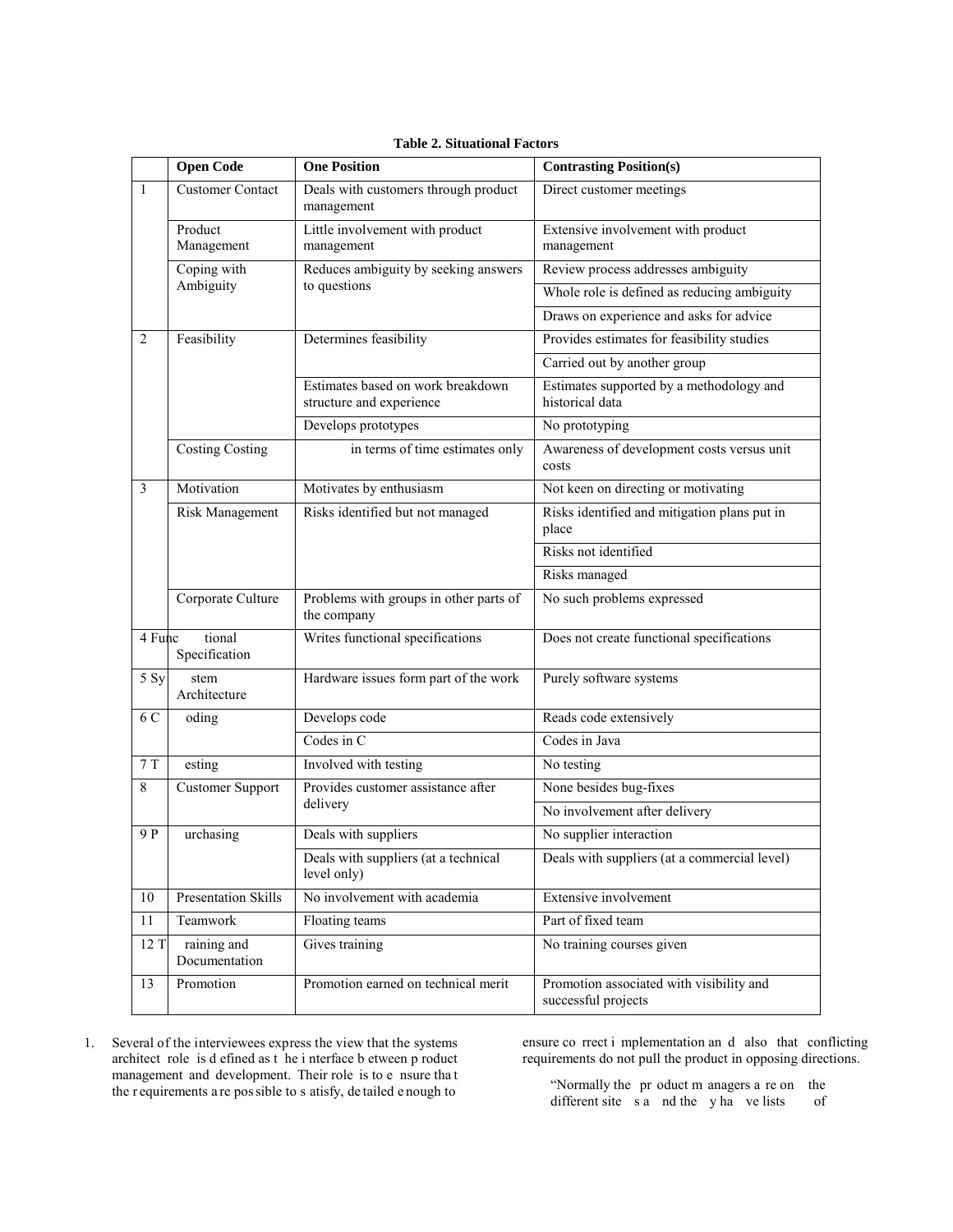requirements, which are normally pretty rough – they mightn't be in g reat English and you have to d ecipher w hat t hey req uire an d sen d b ack a list of questions to te ase out w hat they want … Once the detailed set of requirements are drawn up, then w e g o throug h it w ith the c ustomers directly."

2. The amount of effort that goes into feasibility studies is very company-specific. In m ost o f t he companies studied, the architects simply provide schedule estimates. These are based on personal experience for the most part but methodologies, such a s f unction-point or w ide-band Delphi analysis, are used; supported by historical data. One interviewee mentions the unit cost of the finished product.

> "On this product, for example, we'd make a lot of cro ss-discipline d ecisions. S o, f or example, some silic on feature that might make software cheaper would be traded o ff agai nst t he ext ra software cost versus m aybe the pr oduct c ost that the silicon would cost. So we make a lot of cross-domain decisions."

The gen eral co nsensus i s t hat p ersonal experience is adequate for developments similar to those done previously. However, the best w ay to g enerate e stimates f or unprecedented work is to develop a prototype.

- 3. Architects do c arry out the pr oject m anagement of developments and, as such, w ill ha ve to c omplete risk management studies. Othe rwise the y m erely ide ntify potential ri sks an d f eed t hem i nto t he assi gned project manager.
- 4. As a g eneral rule , the architects write functional specifications i f t he m arketing p eople are h appy t hat t he project is feasible.

"It's a document w hich w ould an alyze t he requirements and come up with an attempt at a system-architecture. In other words, what are all the parts – separate computing entities – that are required t o ach ieve t his f eature or service and also to come up with an estimate for how much effort is involved in implementing each of those parts."

They also prefer to remain involved with the project beyond the feasibility phase.

5. As w e saw earl ier, t he arch itects are i nvolved i n d esign, using dif ferent m ethodologies. A ll the architects work for companies w here n ew f eatures are b eing d eveloped for mature products. This probably explains why architecture is not a si gnificant p art o f t heir w ork. In o ne case, the only architectural decisions made are rel ated to the assignment of software proc esses to c omputer pla tforms in a multi-host system.

> "If you have new se rvices a nd f unctionality to introduce, y ou put the m on dif ferent boxes. So the arch itecture w ouldn't real ly change. Architecture is h ow t he b oxes are o rganized – what's running on the different boxes. How you

manage whether the y're hig hly a vailable, or whether t hey're f ault t olerant o r w hatever. … For so ftware arch itecture, y ou'd i dentify where different processes would sit."

- 6. Many arch itects are exp ected t o p roduce d eliverable code. Assembly la nguage,  $C$ ,  $C^+$  + a nd Ja va a re all used, with PERL scripting being employed in some prototypes.
- 7. Similarly, t hese arch itects t ake pa rt in the testing process. Although Myers [26] warns tha t te sting is not w ell understood in the s oftware development world, the interviewees all display an appreciation of the theory behind testing.

"I took courses on it many years ago … This was an area I w as i nterested in … Unit te sting is something w e're g etting st ronger a t a nd a lso integration and system testing. So we developed our own testing tools and I had a big input into the testing tool development."

8. Architects are also involved with the product after delivery. For instance, in one company, existing databases have to be reformatted to work with the new features and in another, the architect p rovides co nsultancy servi ces t o cu stomers who wish to interface with third-party products or improve their performance. T raining c ourses ha ve be en g iven by the architects.

> "Sometimes it's to he lp them tune their applications –  $w$  e went through a phase of that on [ the la st pr oduct] w here c ustomers were trying to get c ertain pe rformance out of the product a nd the ir s oftware ... In other cases, customers might have been using products from third parties ... and might have found it difficult to get it working on ours. We would have helped them out with that too."

9. The a rchitects ha ve lim ited involvement with suppliers. Rarely do the y ha ve to c onsider c ommercial a spects, be ing involved inste ad w ith the spe cification of third-pa rty software.

> "It would be more a case o f revi ewing statements of work and deciding what they need to d o i n t he f irst p lace. The actual money negotiation – there are professionals who do that … Also, reviewing their test plans and reviewing the results of their test plans."

Besides en joying t he h ands-on t echnical aspects of the job, another reason for the architects' interest in w orking through the development cycle could be the comfort of being part of a team. The architects with least inv olvement in the c onstruction pha se found the mselves f loating be tween te ams that were formed to carry out spe cific ta sks (such a s determining the feasibility of a feature).

Summarizing these findings into a role definition gives:

The systems architect is a t echnical expert with experience of the company's products and the industry in general. S/he works with product m anagement to r efine c ustomer r equests into a s et of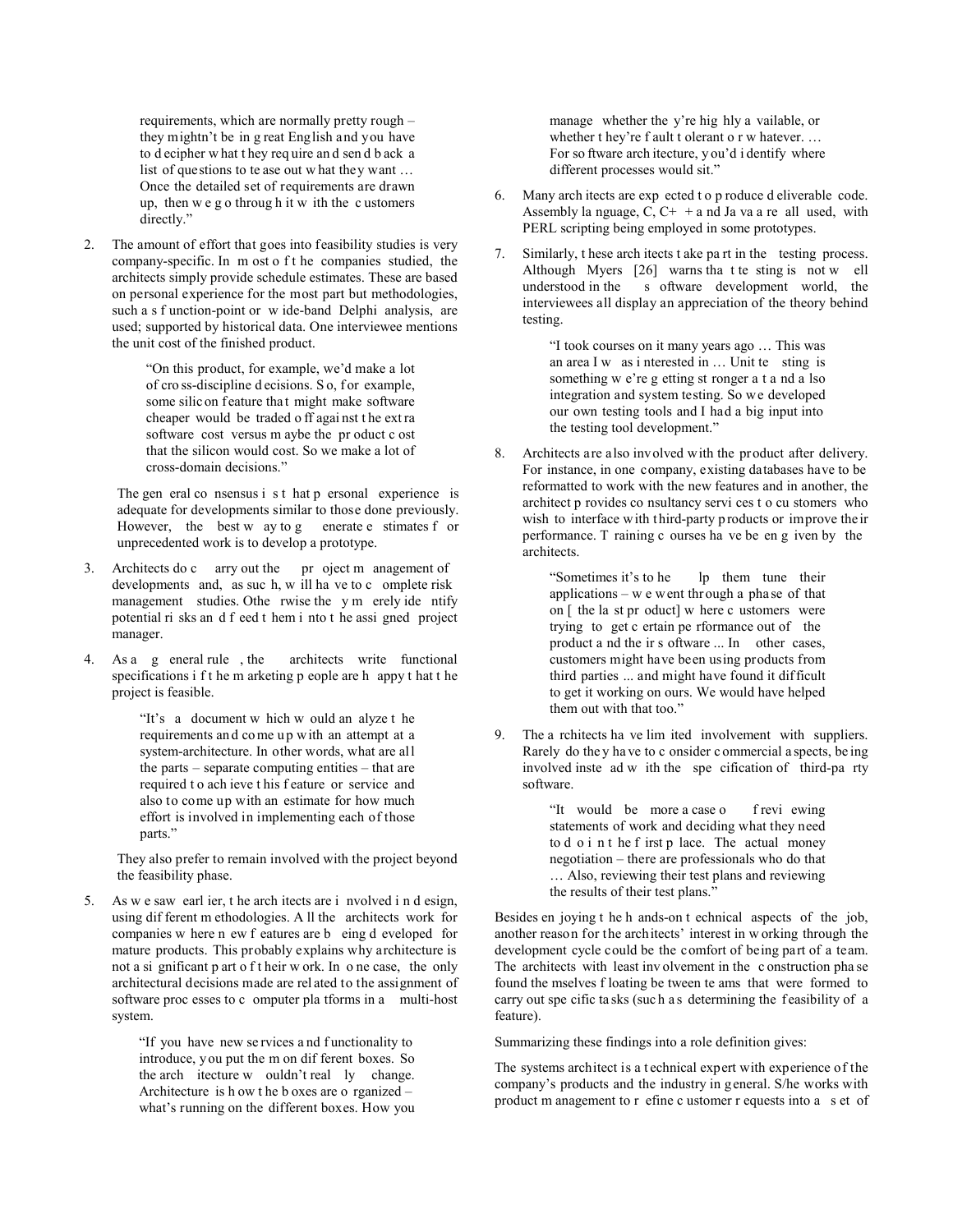engineering requirements that are possible to implement. S/he will identify possible im plementations that sa tisfy the requirements and a ssess the ir f easibility in te rms of time schedules and headcount. A rchitects s ometimes r emain w ith a project through construction, writing the functional specification and contributing to the de sign, c ode a nd te st a ctivities a s a te chnical le ad, a n advisor or in a hands-on de velopment c apacity. A fter product delivery, architects may provide additional consultancy as well as training to end-users.

# 4. Comparing System Architects with System **Analysts**

While a p icture h as em erged o f t he systems architect role, it differs si gnificantly f rom t he exp ectations presented in section 1.2. The principal concerns of the arch itect seem to cen tre on Software Requirements w ith a m ajor inv olvement in Sof tware Construction. However, this contribution is often a hands-on as well as a guiding role.

Indeed, the role looks very similar to Misic's [1] definition given in se ction 1.1. Fa ctoring out the responsibilities offered in that definition, we can see several parallels between Misic's systems analyst and the architects of this study:

- "Is a pr oblem-solving s pecialist". P roblem s olving or problem an alysis i s accepted b y the interviewees as a key skill and several provide examples of the methodology they use. Part of their problem solving difficulties relate to having to make decisions based on inc omplete information. They have all learned how to cope with such ambiguity – one of the interviewees going as far as stating that the role of the architect is about reducing ambiguity.
- "Works with us ers and management". Sur prisingly, few of  $2^{\circ}$ the architects meet the customers directly. However, they do work with them via the product management function. Being aware of the cu stomers' p erspectives i nfluences t he approaches to problems. For instance, one architect endorses the use of function-point analysis because the estimates can be presented to the customer in terms of functionality rather than in terms of life-cycle phases. Now the customer knows how much each feature is expected to cost in terms of time.
- $\mathcal{E}$ "Gathers a nd a nalyses inf ormation a bout computer-based systems". For one of the architects, performance modeling is an important part of his f easibility w ork. For the others, knowledge of the la test te lecommunications pr otocols is essential in or der to inte r-work w ith other node s in the telecommunications ne twork. G etting the product to interwork with third-party software is another example.
- "Works with other MIS pe rsonnel". To understand the  $\mathbf{\Delta}$ customer req uirements, t he arch itect m ust w ork w ith t he product m anagement f unction; to de termine the initia 1 estimates, s/he must interact with the programming teams. Obviously, they contribute to the project management effort by identifying risks, generating estimates and, in some cases, work breakdown structures. Fina lly, the y w ork w ith the customer s upport g roup to he lp deal with upgrading, performance and inter-working issues.
- 5. "Defines requirements". Requirements co ming f rom t he product management function often c annot be immediately implemented. The architect must define a more detailed set of requirements f rom the se, a set that is testable and measurable.
- 6. "Identifies and e valuates a Iternative solutions". T he interviewees discuss alternative solutions and the importance of recording these is stressed. This is use ful if the product is elaborated in the future.
- $7<sub>1</sub>$ "Makes f ormal p resentations". T his i s al so part of the systems arch itect ro le. A ll t he i nterviewees h ave received training in g iving pr esentations, a lthough some describe themselves as nervous presenters.
- "Assists in directing the coding, testing, training, conversion, 8 and maintenance". As we've seen with our architects, this might be better expressed as: 'assists an d directs'. Most of the architects stay with the project to delivery and beyond. Some are more involved in the hands-on technical work, but others provide a technical lead (direction) by taking part in the reviewing and inspection processes.

# 5. Conclusion

This paper has shown that the role of a sy stems architect in the Irish telecommunications software sector is not dissim ilar to that of a sy stems an alyst i n t he i nformation sy stems (IS) arena. It should be note d that the a rchitects s tudied he re w ork in I rish subsidiaries of m ulti-national c ompanies. A s pointe d out by McGovern [27], Irish subsidiaries do not of fer the full spectrum of research and development work. This suggests that the systems architects w orking i n h ead o ffice m ay n ot conform to this definition.

The sy stems a nalyst role is of ten a position on the way to management. A s note d by L ee [28], "a programmer/analyst progresses thr ough his /her c areer to s ystems a nalyst and to IT manager". In contrast, the systems architect role is designed to offer progression without m anagement re sponsibility, reflecting its place on the technical career ladder.

The pa rallels be tween the roles m eans t hat t he Iri sh telecommunications sector can benefit from the extensive research carried out in the c omputer pe rsonnel r esearch dis course. For instance, t he l essons l earned i n w hat m akes a go od systems analyst [29-31] c ould be a pplied to the a ssessment of systems architects. Also insights into training needs [32], personality [33] and, t o a l esser ext ent, career p aths [28] can benefit the understanding of architects.

One of the que stions posed in the literature is: w ho is the IT workforce? Kaarst-Brown and Guzman [34] note that one of the problems w ith a nswering that que stion r elates to " outdated or exclusionary definitions" of IT workers. This paper makes a small contribution to addressing this problem, by providing a definition for a sy stems architect. Similar analysis on the other interviews carried out in the overall study should y ield de finitions f or product managers, project m anagers pr ogrammers te sters, technical writers and customer support personnel. The approach taken m ay a lso be a pplicable to "IT pr ofessionals, c omputer scientists, software developers, and business professionals trained in MI S, a s w ell a s v arious oc cupational s ub-categories in